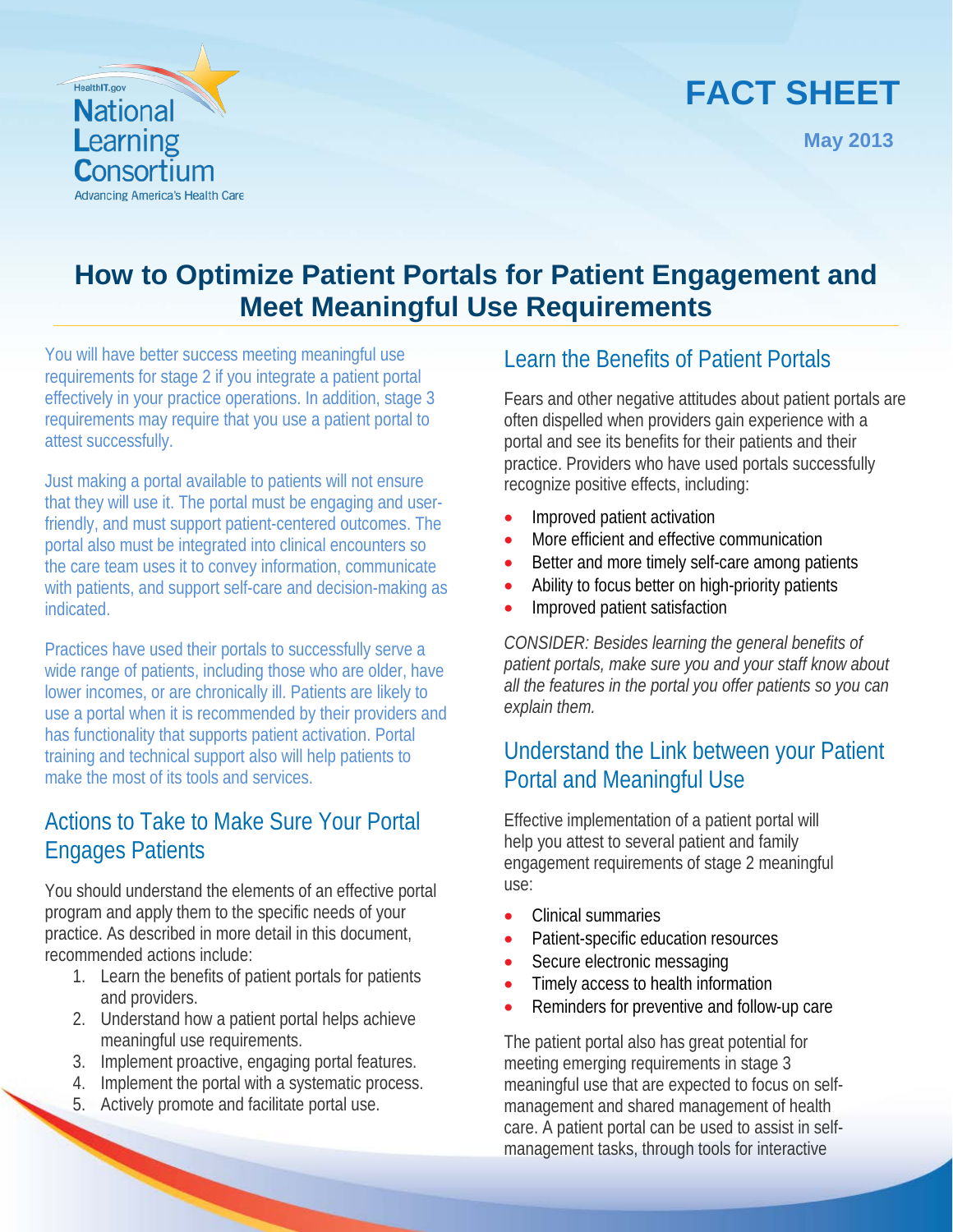**National Learning Consortium** 

monitoring and coaching. A portal also can enable patients to collect data about their health and treatment, and to share that data with their providers.

## Implement Portal Features that Support Engagement

A patient portal that mostly provides administrative functions, such as scheduling appointments and getting lab results, will not be as interesting or useful to patients. Patients will be more likely to use a portal that is designed and configured to address their personal interests and needs.

*CONSIDER: Patients will have different needs and interests regarding a portal tool, depending on their health conditions and level of activation.*

A portal that includes interactive and personalized tools and information will be more relevant to patients' needs. Patients are more likely to register and continue using a portal that has a problem-solving orientation, interactive decision tools, and personalized messages and tools.

## Implement Your Portal Systematically

You should take into account your practice's resources, culture, and priorities when planning the launch and implementation process. This will help build confidence and acceptance of the portal among clinicians, staff, and patients while minimizing disruption in the practice. Federal regional extension centers (RECs) have experience with portal implementation. Ask your local REC to help you plan and launch your patient portal efforts.

Key questions to answer during planning include:

- What are the goals for the portal in terms of potential benefits for patients and the practice?
- Which features and services should be offered?
- Should they be offered all at once, or phased in?
- Will the portal be open initially to all interested patients, or to a select group during early deployment?
- How will you handle marketing, enrollment, training, and support for patients' use of the portal?

When rolling out your patient portal, you can use several strategies:

- Provider-Controlled
	- Begin with a smaller number of patients and interested providers.
	- − Achieve a base of experience and comfort with the patient portal before expanding.
- Team-Focused
	- − Include patients on the rollout team.
	- − Allow several months to assess how to integrate the portal.
	- Gather patient and provider feedback to plan expanded implementation.
- **Efficiency-Driven** 
	- Make enrollment open to all patients.
	- − Have staff manage portal workflow and communication before engaging providers directly.
	- Aim to establish efficient workflows and policies, and avoid burdening providers with troubleshooting during initial rollout.

## Promote and Facilitate Portal Use

The whole staff should be involved in promoting the patient portal. The front office can display signs or posters, staff can distribute information brochures, and providers can include standard talking points to introduce the portal during patient visits.

*CONSIDER:Patients are more likely to adopt and use a patient portal if their providers recommend and support portal use.*